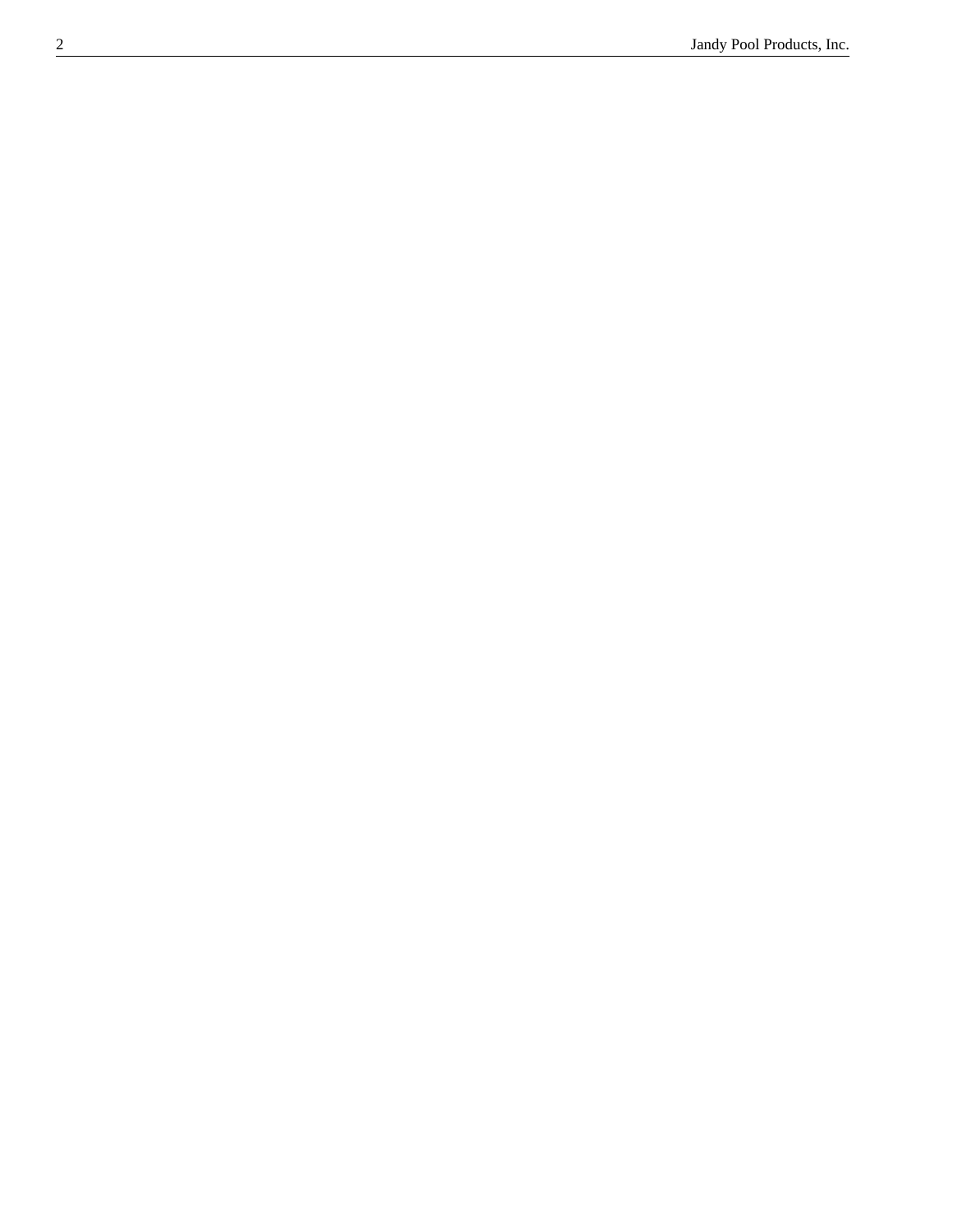### **SECTION 1 Safety**

#### **1A. Important Safety Instructions**

## 1. **Read and follow all instructions.** *Lire la notice technique.*

- 2. **DANGER** to reduce the risk of injury, do not permit children to use this product unless they are closely supervised at all times.
- 3. **WARNING: Water temperature in excess of 100°F/38°C may be injurious to your health.** *AVERTISSEMENT: Des températures de l'eau supérieures à 38°C/100°F peuvent présenter un danger pour la santé.* Prolonged immersion in hot water may induce hyperthermia. Hyperthermia occurs when the internal temperature of the body reaches a level several degrees above the normal body temperature of 98.6°F. The symptoms include dizziness, fainting, drowsiness, lethargy, and an increase in the internal temperature of the body. The effects of hyperthermia include: 1) unawareness of impending danger; 2) failure to perceive heat; 3) failure to recognize the need to exit the spa; 4) physical inability to exit the spa; 5) fetal damage in pregnant women; 6) unconsciousness resulting in a danger of drowning.

**WARNING** - **The use of alcohol, drugs or medication can greatly increase the risk of fatal hyperthermia in hot tubs and spas.** *La consommation d'alcool ou de drogue augmente considérablement les risques d'hyperthermie mortelle dans une cuve de relaxation.*

4. Keep Power Center door closed.

## 5. **PLEASE SAVE THESE INSTRUCTIONS.**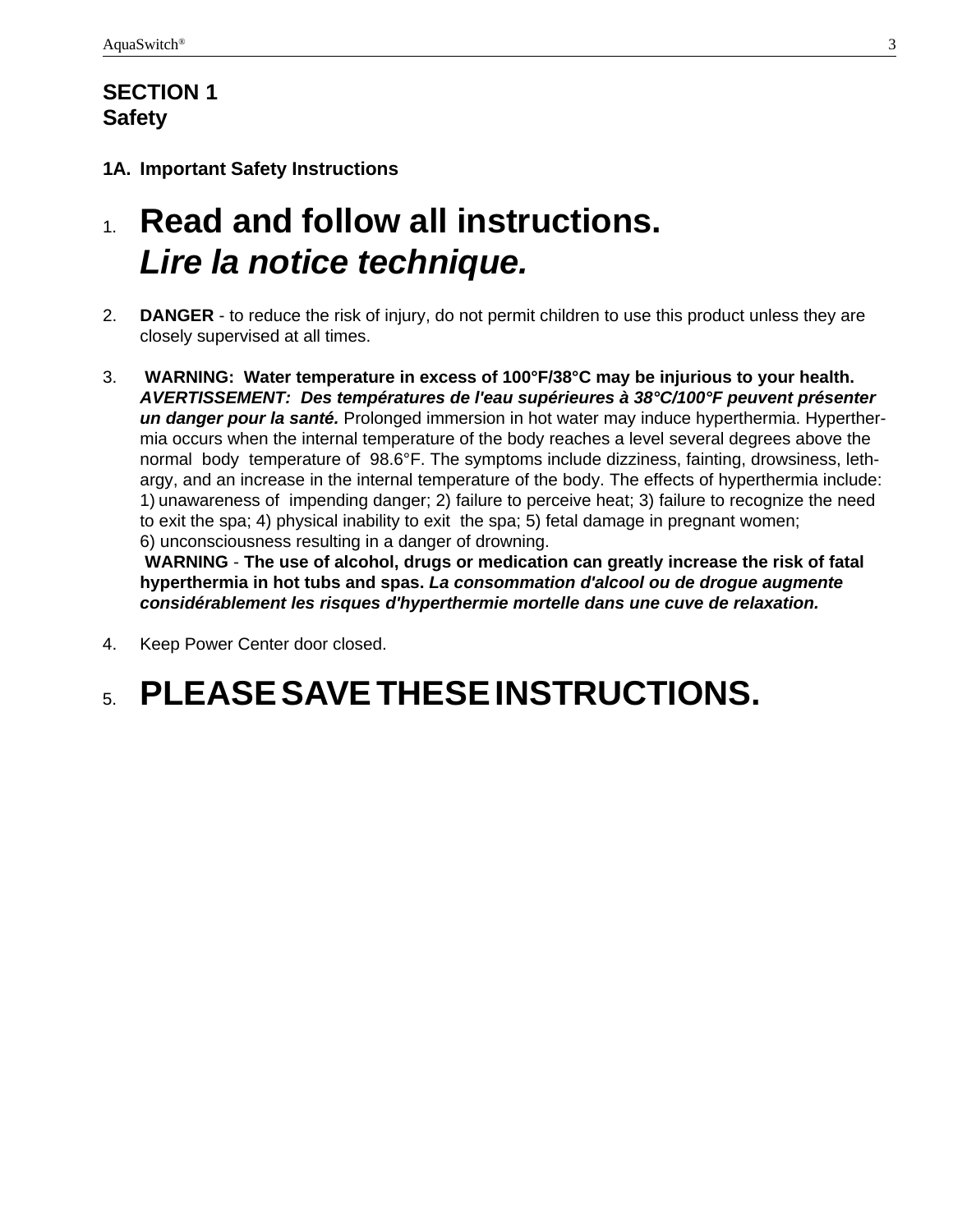### **SECTION 2 Introduction**

#### **1A. Package Contents**

- 1 AquaSwitch Control Panel
- 1 Standard Power Center
- 2 Jandy Valve Actuators
- 1 Mechanical Time Clock
- 3 3 HP Relays
- 1 Remote Wiring Harness for Jandy Heaters

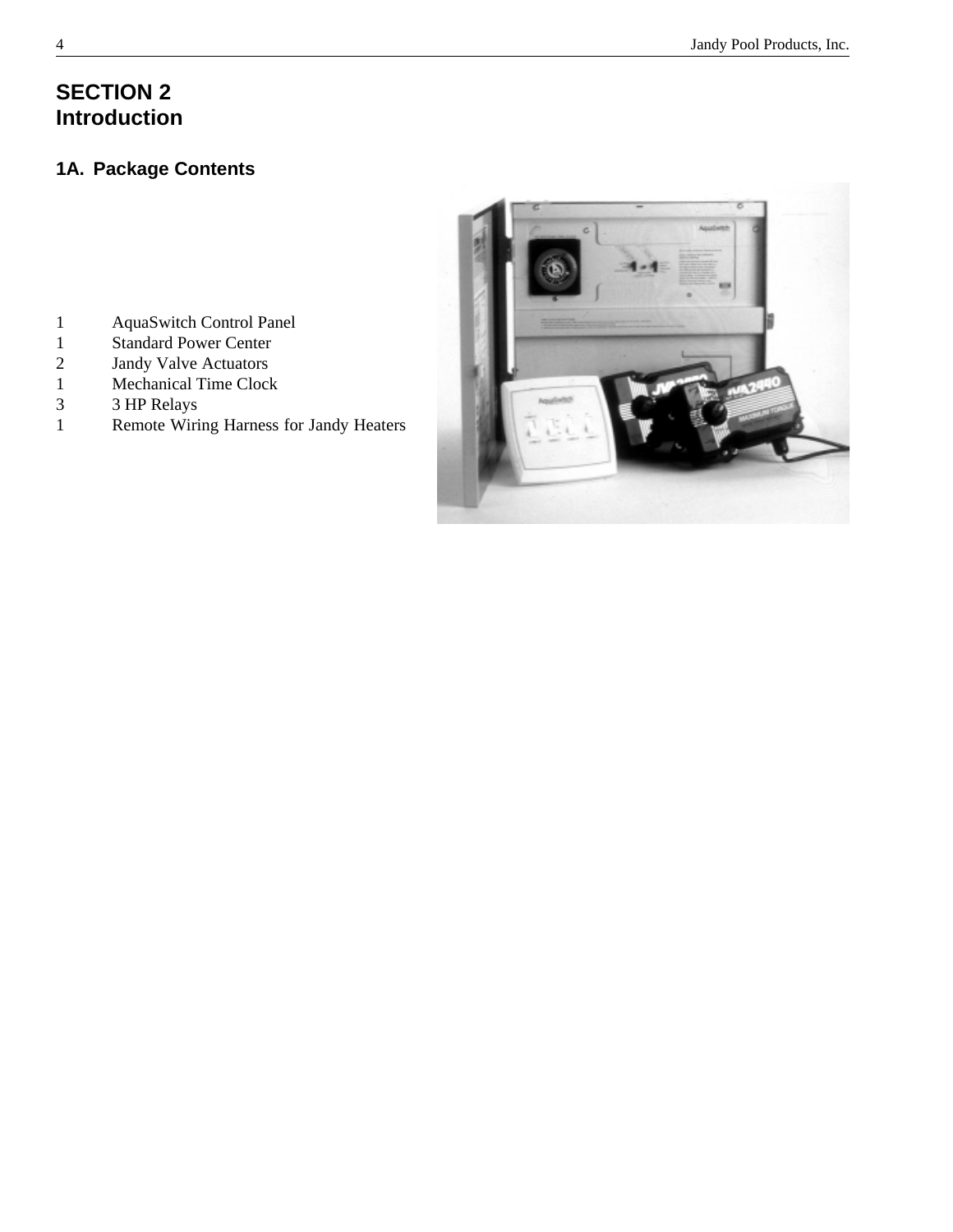## <u>Ownull Ownul 3 ma</u> AquaSwitch® Owner's Instructions

#### **NORMAL OPERATION**

The four switches on the AquaSwitch Wall Unit Control Panel are used to control the functions of the Pool and Spa equipment: switching from pool to spa function, setting the heater to "High Thermostat", "Low Thermostat" or "Off", or turning the Auxiliary equipment on or off. (For normal operation, the two switches at the Power Center must be in the "AUTO" (up) position.)

#### **SPA/POOL SWITCH**

**SPA** position turns valves to circulate water through the spa, and turns on the filter pump. In this position, the Cleaner function (if present) is disabled.

**POOL** position sets the valves to circulate filtered water through the pool. In this position, the filter pump is activated from the time clock.

**NOTE:** The AquaSwitch is equipped with a heater cool down delay. The filter pump will run for about 5 minutes after it has been deactivated from either the time clock or this SPA switch.

#### **HEATER SWITCH**

In the HIGH position, the Spa (or high) thermostat setting is engaged. In the LOW position, the Pool (or low) thermostat setting is engaged. All adjustments to temperature are done at the heater.

To heat the spa, press the SPA switch. Then select either HIGH or LOW on the heater switch.

To heat the pool, turn on the filter pump from the time clock. Then select either HIGH or LOW on the heater switch. There is an override knob on the upper left side of the time clock which will engage the filter pump without resetting the time clock. (Large dial is the clock; turn it clockwise only. Small knob is the override; turn it counterclockwise.) When finished heating, turn the override switch off and the time clock will resume its normal operation.

#### **WARNING: REMEMBER TO TURN OFF THE HEATER SWITCH WHEN YOU ARE THROUGH HEATING. FAILURE TO DO SO WILL CAUSE THE HEATER TO ENGAGE DURING YOUR NORMAL FILTER PUMP CYCLE.**

**OFF** position turns the heater off.

#### **AUX 1 AND 2 SWITCHES**

The **ON** (up) position turns on equipment such as the pool or spa light, air blower, etc. Check with the installer of the equipment to determine what is on the circuit.

**NOTE:** The installer may select an auxiliary (AUX) switch on the control panel to operate the pool cleaner. When engaged, the AquaSwitch will automatically turn on your filter pump and pool cleaner. When the SPA switch is engaged, a safety circuit turns off the pool cleaner. The pool cleaner can also be engaged from the filter pump time clock or from a second time clock, depending on the installation.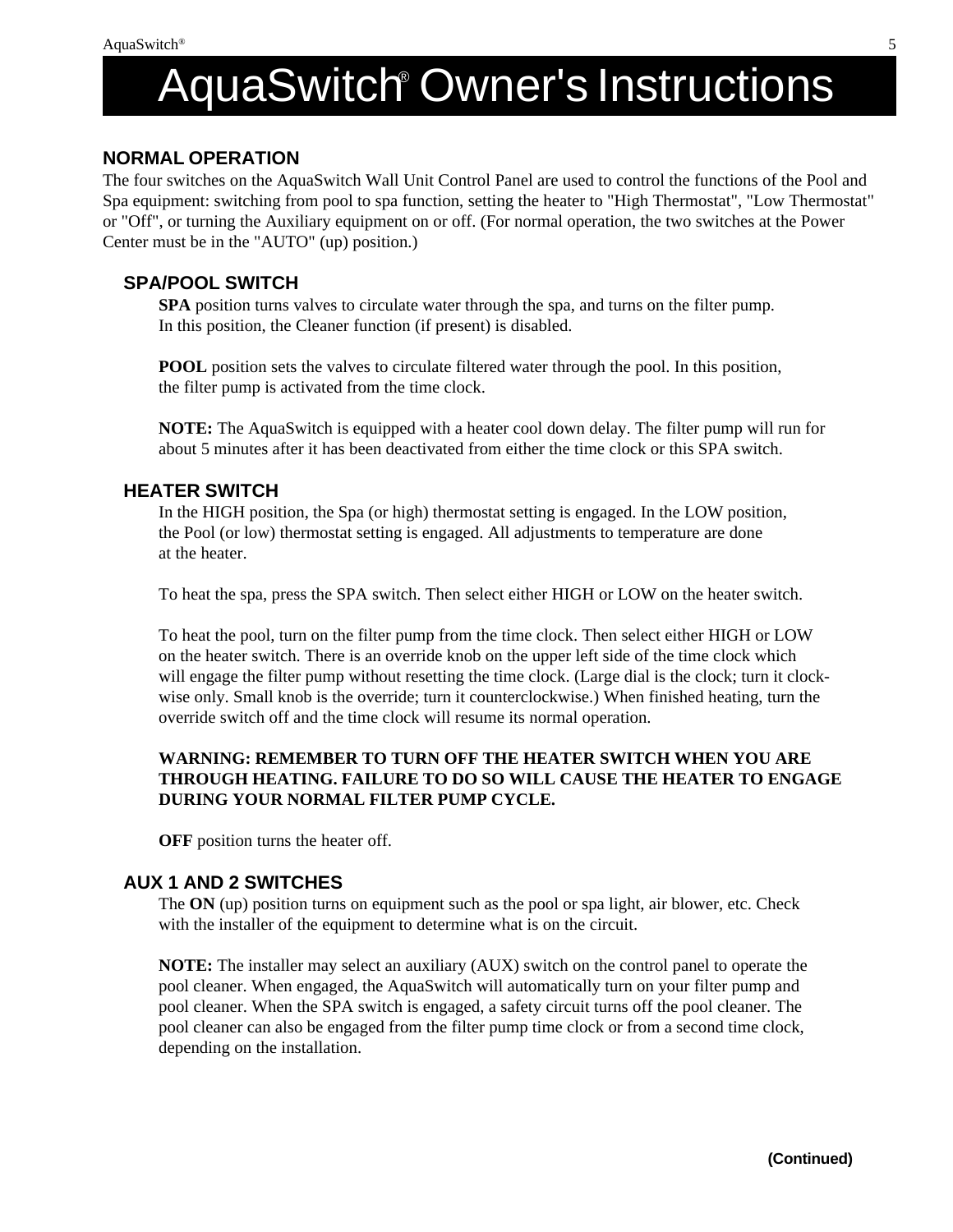# AquaSwitch <sup>®</sup> Owner's Instructions (Continued)

#### **POWER CENTER OPERATION**

#### **FILTER PUMP SWITCH**

- AUTO Allows normal control by the time clock, and by a user at the AquaSwitch Wall Unit Control Panel.
- OFF Keeps the pump off. This means the pump cannot be turned on by the SPA/POOL switch, time clock, cleaner selection, *or even by the Freeze Sensor.* Switching to this OFF position also stops the heater cool down function, if that function is currently keeping the pump on.

MANUAL Turns the filter pump on directly, and has no effect on the valves.

#### **VALVES SWITCH**

| <b>AUTO</b>  | Allows normal control of the JVAs (Jandy Valve Actuators) from the Wall Unit<br>Control Panel. |
|--------------|------------------------------------------------------------------------------------------------|
| <b>SPA</b>   | Turns the Intake and Return Valves to the SPA position.                                        |
| <b>DRAIN</b> | Turns the Intake Valve (taking water from the spa), but not the Return Valve.                  |
| <b>FILL</b>  | Turns the Return Valve (returning water from the pump to the spa) but not the<br>Intake Valve. |

#### *For normal operation, both these switches should be left in the AUTO position.*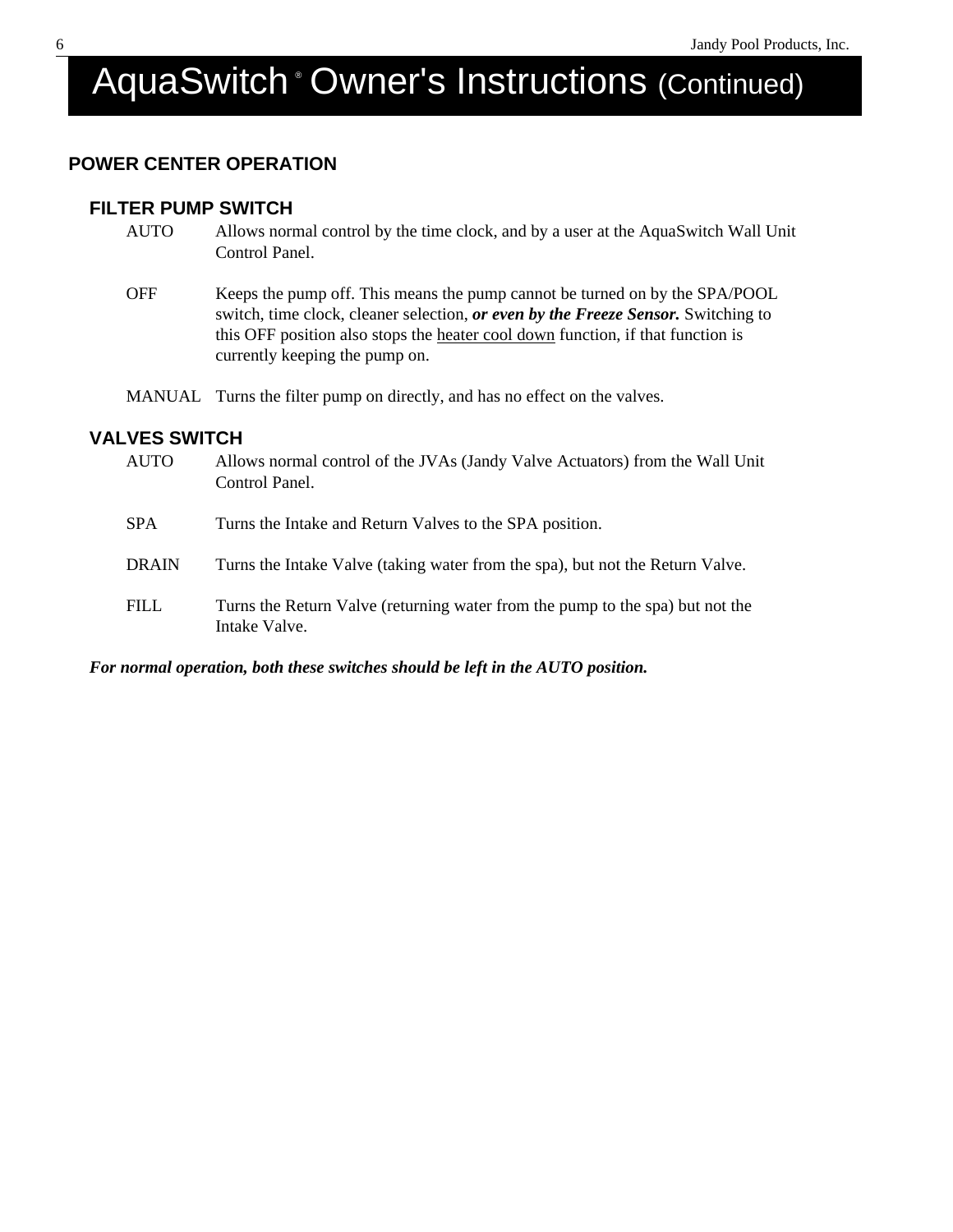Table of Contents. The Contents of Contents of Contents of Contents. The Contents of Contents of Contents. The Contents of Contents of Contents of Contents. The Contents of Contents of Contents of Contents. The Contents of Notes